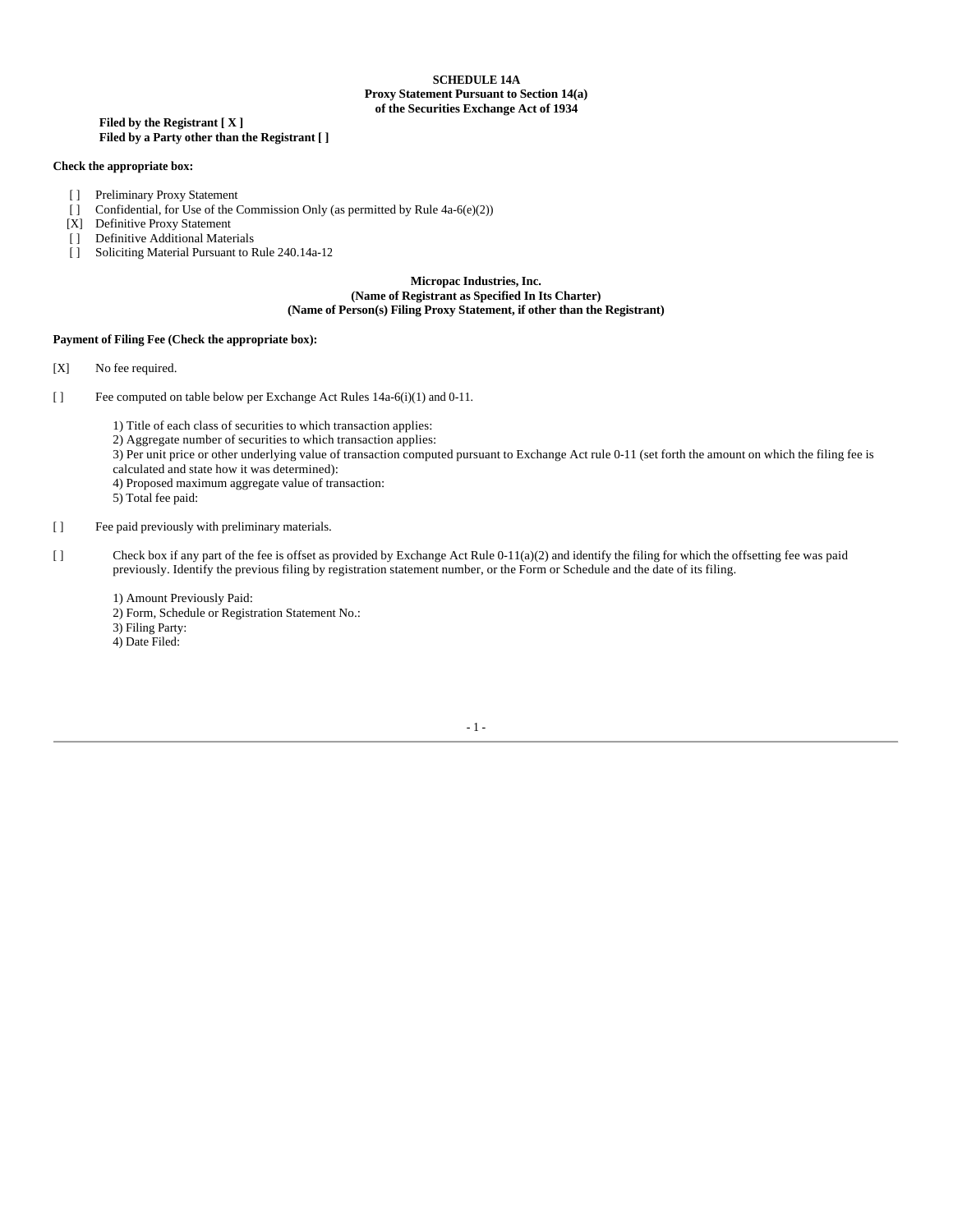# **PROXY STATEMENT OF**

## **MICROPAC INDUSTRIES, INC. 905 East Walnut Street Garland, Texas 75040**

# **ANNUAL MEETING OF STOCKHOLDERS To Be Held At 11:00 A.M., LOCAL TIME ON March 11, 2016**

Dear Stockholder:

You are invited to attend the Annual Meeting of Stockholders of Micropac Industries, Inc., to be held at The Atrium at the Granville Arts Center, 300 N. Fifth St., Garland, Texas at 11:00 a.m. on March 11, 2016 for the following purposes:

Proposal 1 - To elect five directors to serve until the next annual meeting of stockholders or until their respective successors are elected and qualified; and

To transact such other business that may properly be brought before the meeting or any adjournment thereof.

The Board of Directors has fixed the close of business on January 16, 2016 as the record date for the meeting. Only stockholders of record at that time are entitled to notice of and to vote at the Annual Meeting or any adjournment thereof.

The enclosed proxy is solicited by the Board of Directors of the Company. Further information regarding the matters to be acted upon at the Annual Meeting is contained in the attached Proxy Statement.

MANAGEMENT HOPES THAT YOU WILL ATTEND THE MEETING IN PERSON. IN ANY EVENT, PLEASE SIGN, DATE, AND RETURN THE ENCLOSED PROXY TO ASSURE THAT YOU ARE REPRESENTED AT THE MEETING. STOCKHOLDERS WHO ATTEND THE MEETING MAY VOTE THEIR STOCK PERSONALLY EVEN THOUGH THEY HAVE SENT IN PROXIES.

By Order of the Board of Directors

 /s/ Connie Wood CONNIE WOOD, Secretary

DATED: February 16, 2016

- 2 -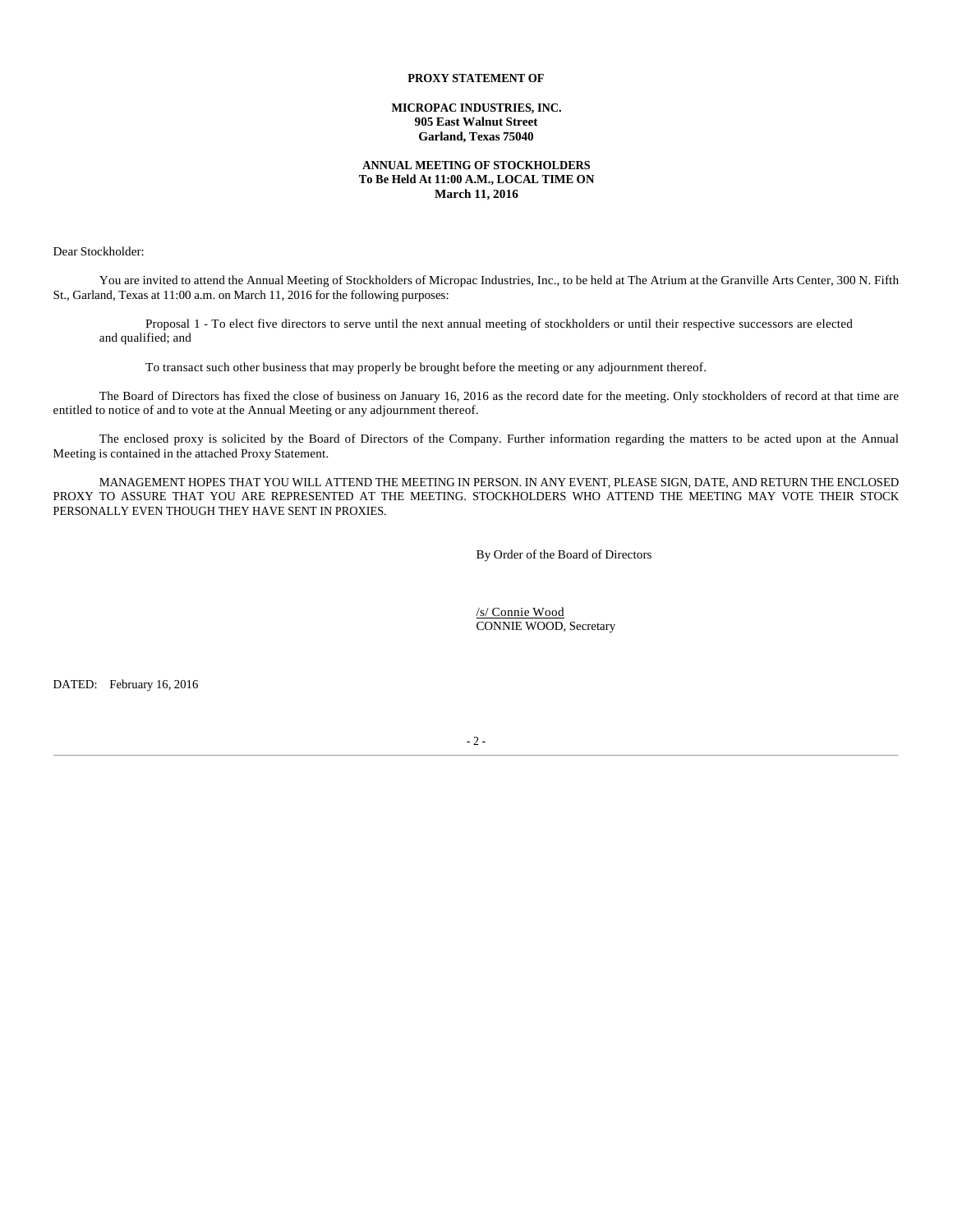# **MICROPAC INDUSTRIES, INC. 905 EAST WALNUT STREET GARLAND, TEXAS 75040**

## **PROXY STATEMENT FOR THE ANNUAL MEETING OF STOCKHOLDERS March 11, 2016**

This Proxy Statement is furnished in connection with the solicitation of proxies by the Board of Directors of Micropac Industries, Inc. (the "Company") for use at the Company's Annual Meeting of Stockholders that will be held on March 11, 2016 at the time and place and for the purposes set forth in the foregoing notice. This Proxy Statement, the foregoing notice and the enclosed proxy are first being sent to stockholders on or about February 16, 2016.

The Company's Annual Report to Stockholders for the fiscal year ended November 30, 2015 is enclosed.

The Board of Directors does not intend to bring any matter before the meeting except those specifically indicated in the foregoing notice and does not know of anyone else who intends to do so. If any other matters properly come before the meeting, however, the persons named in the enclosed proxy, or their duly constituted substitutes acting at the meeting, will be authorized to vote, or otherwise act thereon in accordance with their judgment on such matters. If the enclosed proxy is executed and returned prior to voting at the meeting, the shares represented thereby will be voted in accordance with the instructions marked thereon. In the absence of instructions, the shares will be voted FOR the election as directors of the Company of the five persons named in the section captioned "Election of Directors.

Any proxy may be revoked at any time prior to its exercise by notifying the Company's Secretary in writing, by delivering a duly executed proxy bearing a later date, or by attending the meeting and voting in person.

Only holders of record of common stock at the close of business on January 12, 2016 are entitled to notice of and to vote at the meeting. On that date there were 2,578,315 shares of common stock outstanding, each of which is entitled to one vote in person or by proxy on all matters properly brought before the meeting. Cumulative voting of shares in the election of directors is prohibited.

The presence, in person or by proxy, of the holders of a majority of the outstanding common stock is necessary to constitute a quorum at the meeting. In order to be elected a director, a nominee must receive a plurality of the votes cast at the meeting for the election of directors. Other matters, if any, to be voted on at the meeting require the affirmative vote of a majority of the shares present in person or represented by proxy at the meeting.

# **PRINCIPAL STOCKHOLDERS AND STOCKHOLDINGS OF MANAGEMENT**

The following table shows the number and percentage of shares of the Company's common stock beneficially owned (a) by each person known by the Company to own 5% or more of the outstanding common stock, (b) by each director and nominee, and (c) by all present officers and directors as a group.

| Name and Address                                     | Number of Shares          | Percent       |
|------------------------------------------------------|---------------------------|---------------|
| of Beneficial Owner                                  | <b>Beneficially Owned</b> | of Class(1)   |
| Patrick Cefalu                                       | $\overline{0}$            | 0%            |
| Heinz-Werner Hempel (2)(3)(4)                        | 1,952,577                 | 75.7%         |
| Mark King <sup>(3)</sup>                             | 14,100                    | Less than .6% |
| Richard K. Hoesterey <sup>(3)</sup>                  | $\mathbf{0}$              | 0%            |
| Eugene Robinson (3)                                  | $\overline{0}$            | 0%            |
| Christine Dittrich <sup>(3)</sup>                    | $\overline{0}$            | 0%            |
| Connie Wood (3)                                      | 6,000                     | Less than .3% |
| All officers and directors<br>as a group (6 Persons) | 1,972,677                 | 76.5%         |

- 3 -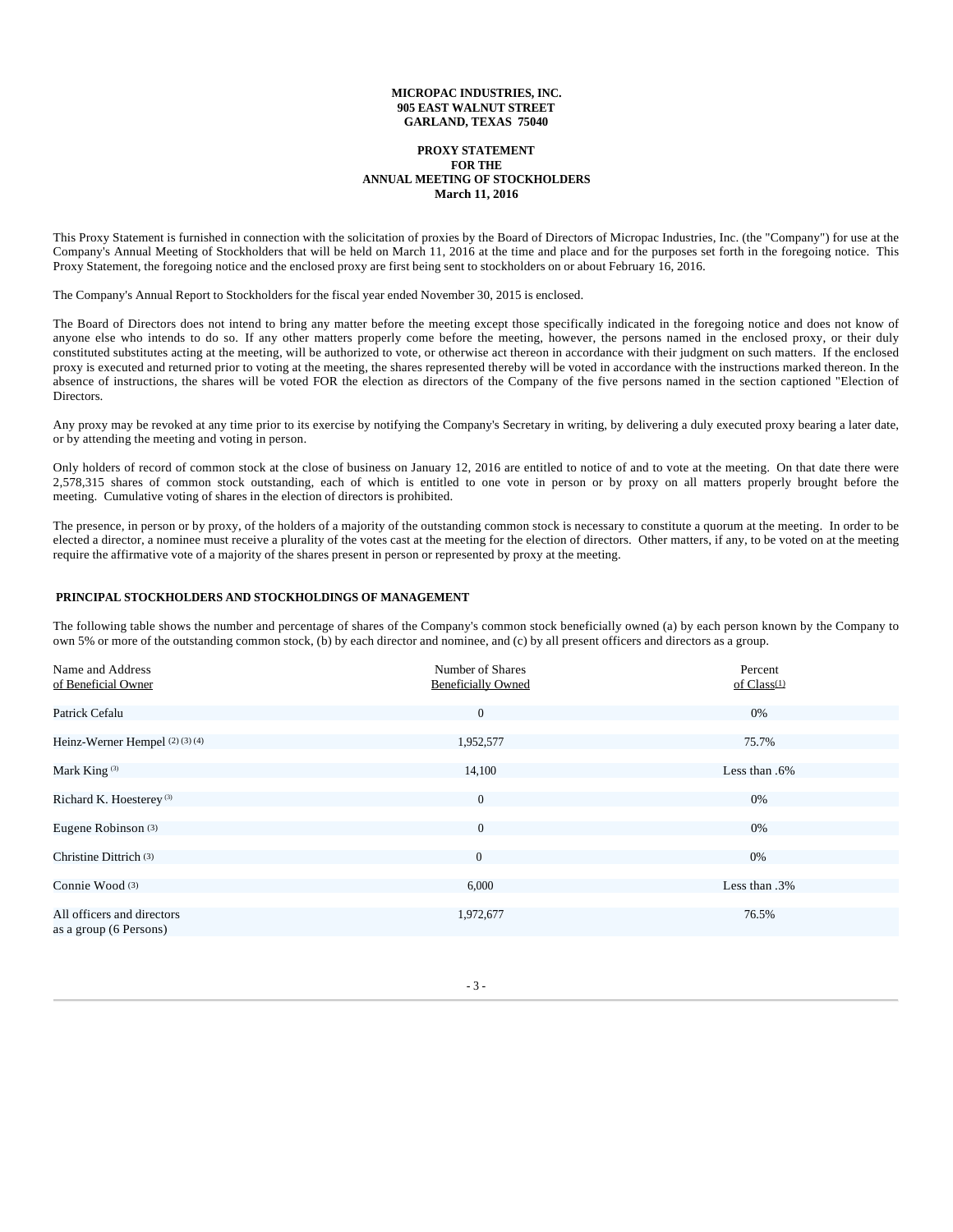(1) Calculated on the basis of the 2,578,315 outstanding shares. There are no options, warrants, or convertible securities outstanding.

\_\_\_\_\_\_\_\_\_\_\_\_\_\_\_\_\_\_\_\_\_\_\_

- (2) The Company and Mr. Heinz-Werner Hempel are parties to an Ancillary Agreement entered into in March 1987. The Ancillary Agreement primarily obligates the Company to register Mr. Hempel's stock and allows Mr. Hempel to participate in any sale of stock by the Company.
- (3) A director of the Company. Each incumbent director has been nominated for reelection at the Annual Meeting except Ms. Wood who has resigned effective March 11, 2016.
- (4) Effective October 10, 2007, Mr. Hempel transferred all of the shares of the Company's common stock owned by him and consisting of 1,952,577 shares, to a partnership organized under the laws of Germany. This partnership is composed of Mr. Hempel, his son, and his daughter. As the consideration for this transfer, Mr. Hempel received a 99.98% share in this partnership and received the sole voting and management control. His son and daughter each own a 0.01% ownership interest in this partnership.

## **PROPOSAL 1 - ELECTION OF DIRECTORS**

The Board of Directors has determined that the Board should be composed of five directors and five directors are to be elected at the Meeting to hold office until the next Annual Meeting of Stockholders or until their respective successors are elected and qualified. Proxies solicited hereby will be voted FOR the election of the five nominees named below unless authority is withheld by the stockholder. Messrs. Hempel, King, Robinson, Hoesterey and Ms. Dittrich, are currently directors of the Company. All directors participate in the consideration of Director Nominees.

| Name                      | Age | Position with the Company                                                    | Director Since |
|---------------------------|-----|------------------------------------------------------------------------------|----------------|
| Mark King                 | 61  | CEO, President and<br>Member of Audit Committee<br>and Chairman of the Board | October 2005   |
| Heinz-Werner Hempel       | 87  | Director and<br>Member of Audit Committee                                    | February 1997  |
| <b>Christine Dittrich</b> | 63  | Director and<br>Member of Audit Committee                                    | October 2015   |
| Eugene Robinson           | 76  | Director and<br>Member of Audit Committee                                    | October 2008   |
| Richard K. Hoesterey      | 73  | Director and<br>Member of Audit Committee                                    | October 2010   |

Mr. King is the current President and Chief Executive of the Company. Prior to November 2002, Mr. King was the President and Chief Operating Officer of Lucas Benning Power Electronics. Mr. King joined the Company in November of 2002, and was elected Chief Executive Officer, President and Director in October 2005.

Mr. Hempel has served as the Chief Operating Officer of Hanseatische Waren-Gesellschaft MBH & Co, KG, Bremen, Germany for over 25 years.

Mr. Robinson has 35 years of experience in the electronics industry, including 26 years with Texas Instruments, Inc. and later Raytheon through acquisition. During the past 10 years, Mr. Robinson has been actively engaged consulting with numerous high technology organizations. He has served on several advisory boards for high technology companies and universities.

Mr. Hoesterey is an experienced executive with over 35 years in general management and manufacturing operations management in a variety of industries including high tech electronics, industrial products, and power regulation. He served as the President and Chief Executive Officer of Components Corporation of America from January 2000 to August 2009. In September 2009, he began serving as the President and Chief Executive Officer of R.K. Hoesterey & Associates.

 $-4-$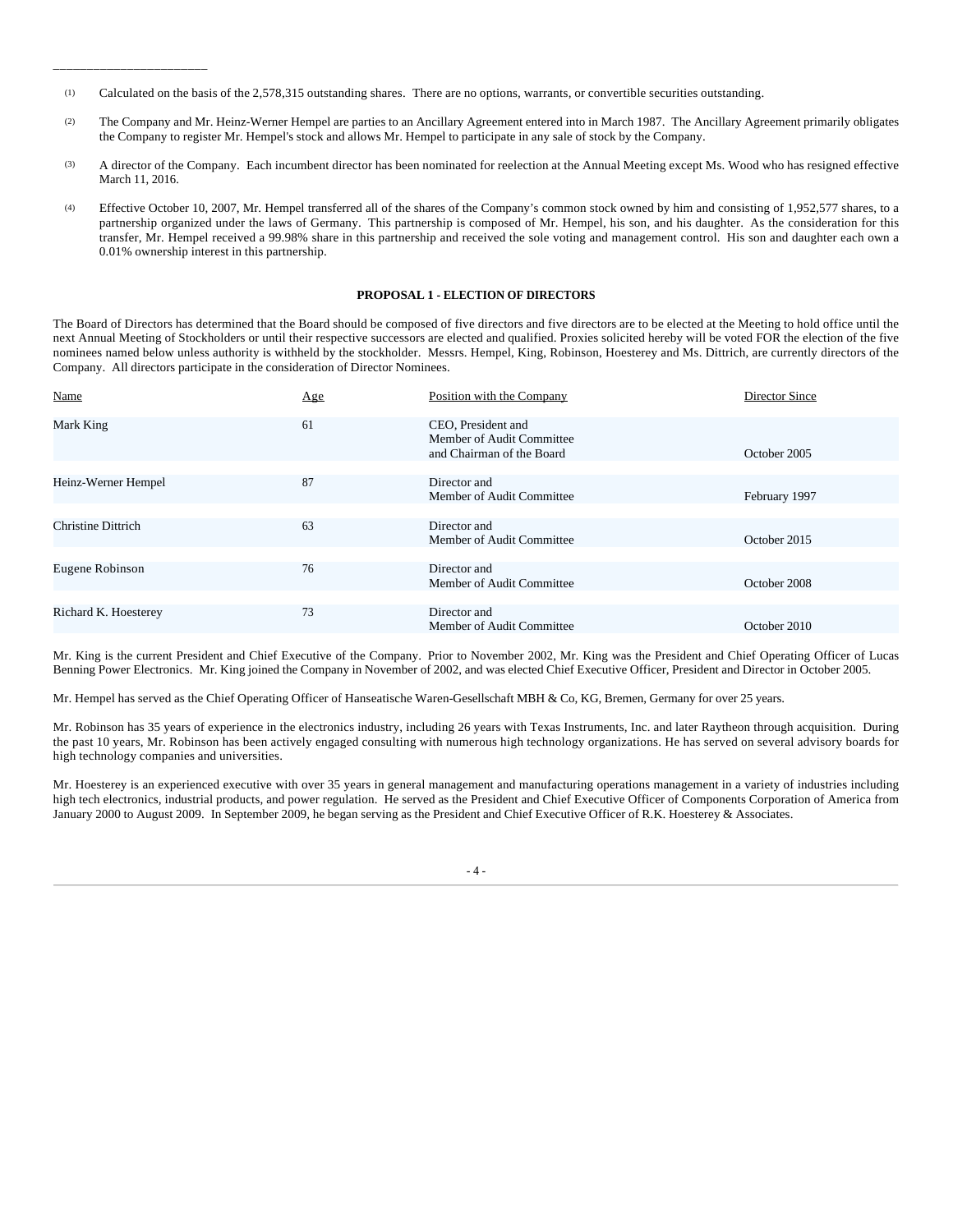Ms. Dittrich was an Executive Vice President of Raytheon Systems Company and the General Manager of the Sensor and Electronic Systems segment. Before working for Raytheon, Ms. Dittrich was a Senior Vice President of Texas Instruments (TI) Systems Group, a Malcolm Baldrige Quality Award winner, and the General Manager of the Electronic Systems Division. Her prior assignments include TI Systems Group Vice President and Engineering Manager, Software Engineering Director for the defense business, and Senior Member of Technical Staff. She has had senior executive responsibility for product engineering efforts that involve large scale software and hardware development and integration. Ms. Dittrich provided consulting services with a focus on business strategy and operational performance to various technology companies after leaving Raytheon. She became a Visiting Scientist at the Carnegie Mellon University Software Engineering Institute (SEI), a Federally Funded Research and Development Center (FFRDC) and chaired the SEI Board of Advisors for over 10 years. She was a Fellow of the Cutter Business Technical Council and a senior consultant for Cutter Consortium. In addition, she has held membership positions on the Army Science Board, the Department of Defense Software Best Practices - Airlie Software Council and other advisory boards.

### Board Meetings and Committees

The Board of Directors held five (5) board meetings during the year ended November 2015. Directors received a fee of \$1,500 (other than Mr. King) for each meeting attended during the year ended November 2015. In addition, the Board agreed to pay an annual retainer of \$10,000 to Mr. Robinson, Mr. Hoesterey and Ms. Wood. Ms. Wood, Mr. Hoesterey, and Mr. Robinson attended all of the meetings. Mr. Hempel attended two (2) of the meetings. Ms. Dittrich did not attend any board meetings. Ms. Dittrich was paid a retainer of \$2,500.

The Audit Committee held four (4) meetings during the year ended November 30, 2015. Members of the Audit Committee received a fee of \$750 for each meeting attended during the year ended November 2015. Mr. King did not receive any payments for attending meetings of the Audit Committee. Ms. Wood, Mr. Hoesterey and Mr. Robinson attended all of the meetings. Mr. Hempel attended one (1) of the meetings.

Mr. Eugene Robinson, a director and member of the Company's board of directors and audit committee, provides advisory services to the Company and was paid \$1,800 in 2014 and no advisory fees in 2015 in addition to fees received as a director and audit committee member.

### **Director Compensation 2015**

|                      | Audit |          |  |           |                          |  |                   |
|----------------------|-------|----------|--|-----------|--------------------------|--|-------------------|
|                      |       | Director |  | Committee | Other fees               |  | <b>Total Fees</b> |
| Heinz-Werner Hempel  |       | 3,000    |  | 750       | $\overline{\phantom{0}}$ |  | 3,750             |
| Richard K. Hoesterey |       | 17.500   |  | 3,000     | $\overline{\phantom{a}}$ |  | 20,500            |
| Eugene Robinson      |       | 17.500   |  | 3,000     | ۰.                       |  | 20,500            |
| Connie Wood          |       | 17.500   |  | 3,000     | н.                       |  | 20,500            |
| Christine Dittrich   |       | 2,500    |  | -         | $\sim$                   |  | 2,500             |

Mr. King does not receive any Directors compensation.

With the exception of Mr. Hoesterey, Ms. Dittrich, and Mr. Robinson, members of the Audit Committee are not considered independent members under applicable United States statutes.

The Board of Directors does not have a nominating or compensation committee or committees performing similar functions. The Board of Directors formed an Audit Committee on May 13, 2002. The members of the Audit Committee operate pursuant to a charter developed by the Board of Directors.

#### Section 16(a) Beneficial Owner Reporting Compliance

Section 16(a) of the Exchange Act requires the Company's directors, executive officers, and 10% stockholders to file reports of ownership and reports of change in ownership of the Company's equity securities with the Securities and Exchange Commission. Directors, executive officers, and 10% stockholders are required to furnish the Company with copies of all Section 16(a) forms they file. Based on a review of the copies of such reports furnished, the Company believes that during the fiscal year ended November 30, 2015, the Company's directors, executive officers, and 10% stockholders filed on a timely basis all reports required by Section 16(a) of the Exchange Act.

#### Code of Ethics

The Company has adopted a code of ethics that applies to the Company's chief executive officer and principal financial officer. In addition, the Company has a Code of Conduct for all employees, officers and directors of the Company.

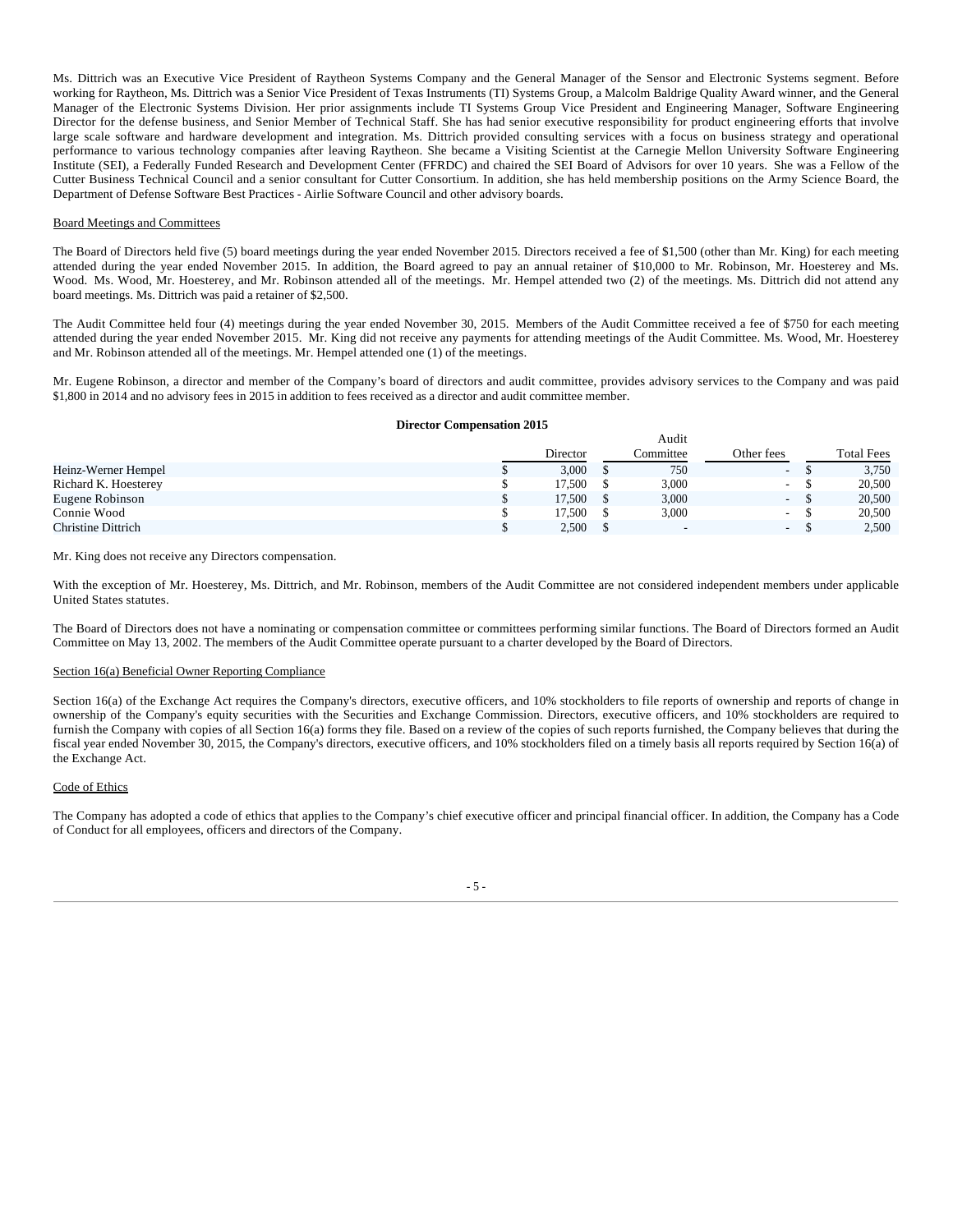## **MANAGEMENT REMUNERATION AND TRANSACTIONS**

#### Remuneration

The following table shows as of November 30, 2015, all cash compensation paid to, or accrued and vested for the account of Mr. Mark King, President and Chief Executive Officer and Mr. Patrick Cefalu, Vice President and Chief Financial Officer. Mr. King and Mr. Cefalu received no non-cash compensation during 2015.

## **Annual Compensation**

| Name and<br>Principal Position | Year | Annual<br>Salary |         |    | Bonus  | All Other<br>Compensation<br>(a) | Total |         |
|--------------------------------|------|------------------|---------|----|--------|----------------------------------|-------|---------|
| Mark King,                     | 2015 |                  | 264,031 | S. | 13,500 | 24,094                           |       | 301,625 |
| President and                  | 2014 |                  | 259,354 |    | 18.000 | 20,883                           |       | 298,237 |
| Chief Executive Officer (1)    | 2013 |                  | 256,069 |    | 500    | 57,933                           |       | 314,502 |
|                                |      |                  |         |    |        |                                  |       |         |
| Patrick Cefalu,                | 2015 |                  | 155.431 | S. | 13.500 | 16.578                           |       | 185,509 |
| Vice President and             | 2014 |                  | 152.466 |    | 18.000 | 17.746                           |       | 188,212 |
| <b>Chief Financial Officer</b> | 2012 |                  | 150.010 |    | 500    | 14.327                           |       | 164,837 |

(a) Reflects amounts contributed by Micropac Industries, Inc., under Micropac's 401(k) profit sharing plan; unused vacation pay; life insurance premiums paid; and reimbursement for medical expenses under Micropac's Family Medical Reimbursement Plan.

(1) Effective November 2005, Mr. King's existing employment agreement was revised to provide that Mr. King would serve as the Company's President and Chief Executive Officer, and a member on the Board of Directors and Audit Committee at a base salary of \$186,400 for a term of three (3) years. In December 2005, the Company and Mr. King amended his employment agreement to increase his annual base salary to \$225,000. In June 2009, the Company and Mr. King amended his employment agreement to increase his annual base salary to \$247,104 for renewable terms of three (3) years with annual increases based on consumer price index with additional increases to be determined by the Board of Directors. The June 2009 amendment also provides under certain events, either the Company or Mr. King can terminate the agreement upon a payment to Mr. King of 18 or 36 months' salary as severance payments.

The Board of Directors reviews and approves the Company's annual bonus payments structure. In 2015 the Directors approved a bonus payment paid on December 18, 2015 of \$13,500 to Mr. King and \$13,500 to Mr. Cefalu.

## Amount included in all other compensation relating to employee benefit plans

The Company maintains a Family Medical Reimbursement Plan for the benefit of its executive officers and their dependents. The Plan is funded through a group insurance policy issued by an independent carrier and provides for reimbursement of 100% of all bona fide medical and dental expenses that are not covered by other medical insurance plans. During the fiscal year ended November 30, 2015, Mr. King received \$1,876 and Mr. Cefalu received \$2,290, which amounts are included in the "All Other Compensation" column shown in the preceding remuneration table.

In July 1984, the Company adopted a Salary Reduction Plan pursuant to Section 401(k) of the Internal Revenue Code. The Plan's benefits are available to all Company employees who are at least 18 years of age and have completed at least six months of service to the Company as of the beginning of a Plan year. Plan participants may elect to defer up to 15% of their total compensation as their contributions, subject to the maximum allowed by the Internal Revenue code 401(k), and the Company matches their contributions up to a maximum of 6% of their total compensation. A participant's benefits vest to the extent of 20% after two years of eligible service and become fully vested at the end of six years. During the fiscal year ended November 30, 2015, the Company made contributions to the Plan for Mr. King in the amount of \$15,214 and for Mr. Cefalu in the amount of \$10,136 which amount is included in the "All Other Compensation" column shown in the preceding remuneration table.

Employment agreements of the Company's officers provide that they may elect to carry over any unused vacation time to subsequent periods or elect to be paid for such unused vacation time. Mr. King and Mr. Cefalu did not receive any unused vacation pay in 2015.

During the fiscal year ended November 30, 2015, the Company paid life insurance premiums for the benefit of Mr. King and Mr. Cefalu valued at \$7,004 and \$4,152, respectively.

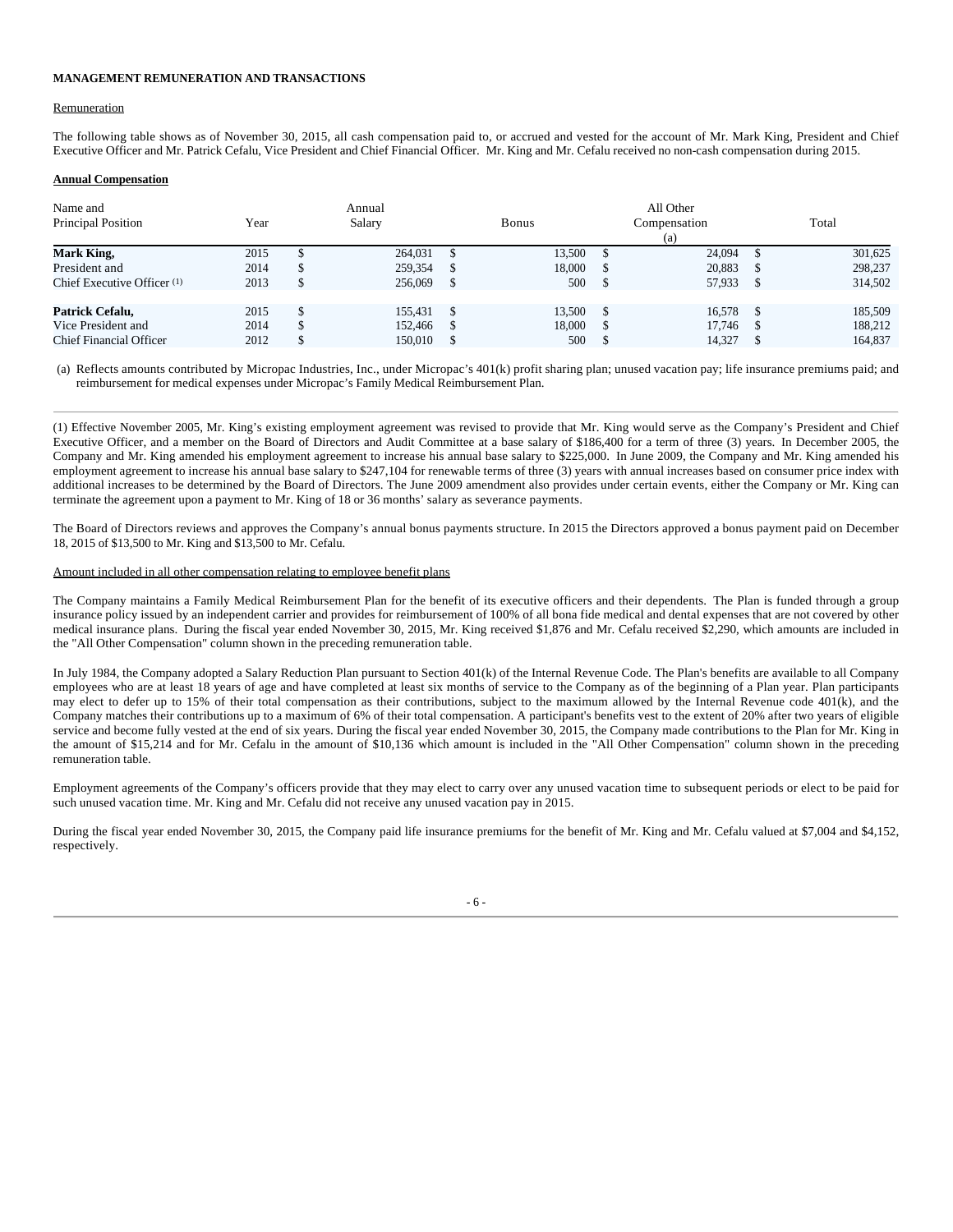# **INDEPENDENT PUBLIC ACCOUNTANTS**

KPMG LLP was selected as the Company's independent registered public accounting firm in 2002 and has been responsible for the Company's financial audit for the fiscal years ended November 30, 2002 through November 30, 2015.

Management anticipates that a representative from KPMG LLP will be present at the Annual Meeting and will be given the opportunity to make a statement if he or she desires to do so. It is also anticipated that such representative will be available to respond to appropriate questions from stockholders.

### **AUDIT FEES**

The fees for professional services rendered for the audit of our annual financial statements for each of the fiscal years ended November 30, 2015 and November 30, 2014, and the reviews of the financial statements included in our Quarterly Reports on Form 10-Q during those periods were \$250,000 and \$167,000, respectively.

#### **TAX FEES**

KPMG LLP fees for tax return preparation services were \$32,000 in 2015, and fees for tax advisory and tax return preparation services were \$45,000 in 2014.

#### **ALL OTHER FEES**

KPMG LLP did not provide any other services.

The Audit Committee requests that KPMG LLP provide the committee with the anticipated charges of all accounting and tax related services to be performed by KPMG LLP in advance of performing such services. The Audit Committee approves all KPMG LLP services in advance of the performance of such services.

#### **REVIEW OF AUDITED FINANCIAL STATEMENTS**

The Audit Committee has discussed with management and the independent auditors the quality and adequacy of the Company's internal controls. The Audit Committee has considered and reviewed with the independent auditors their audit plans, the scope of the audit, and the identification of audit risks. The Audit Committee has reviewed and discussed the audited financial statements with management and has discussed such financial statements with the independent auditors.

The Audit Committee has received the written disclosures and the report from the independent accountant required by the applicable requirements of the Public Company Accounting Oversight Board regarding the independent accountant's communications with the Audit Committee concerning independence and has discussed with the independent accountant the independent accountant's independence. Based upon the review and discussions referred to above, the Audit Committee recommended to the Board of Directors that the audited financial statements be included in the Company's annual report on Form 10-K for the fiscal year ended November 30, 2015 for filing with the Securities and Exchange Commission.

Management has the responsibility for the preparation and integrity of the Company's financial statements and the independent auditors have the responsibility for the audit of those statements. It is not the duty of the Audit Committee to conduct audits to determine that the Company's financial statements are complete and accurate and are in accordance with accounting principles generally accepted in the United States. In giving its recommendations, the Audit Committee considered (a) management's representation that such financial statements have been prepared with integrity and objectivity and in conformity with accounting principles generally accepted in the United States, and (b) the report of the Company's independent auditors with respect to such financial statements.

# **COST OF SOLICITATION OF PROXIES**

The Company will bear the costs of the solicitation of proxies for the Annual Meeting, including the cost of preparing, assembling and mailing proxy materials, the handling and tabulation of proxies received and all charges to brokerage houses and other institutions, nominees and fiduciaries in forwarding such materials to beneficial owners. In addition to the mailing of the proxy material, such solicitation may be made in person or by telephone or telegraph by directors, officers and regular employees of the Company.

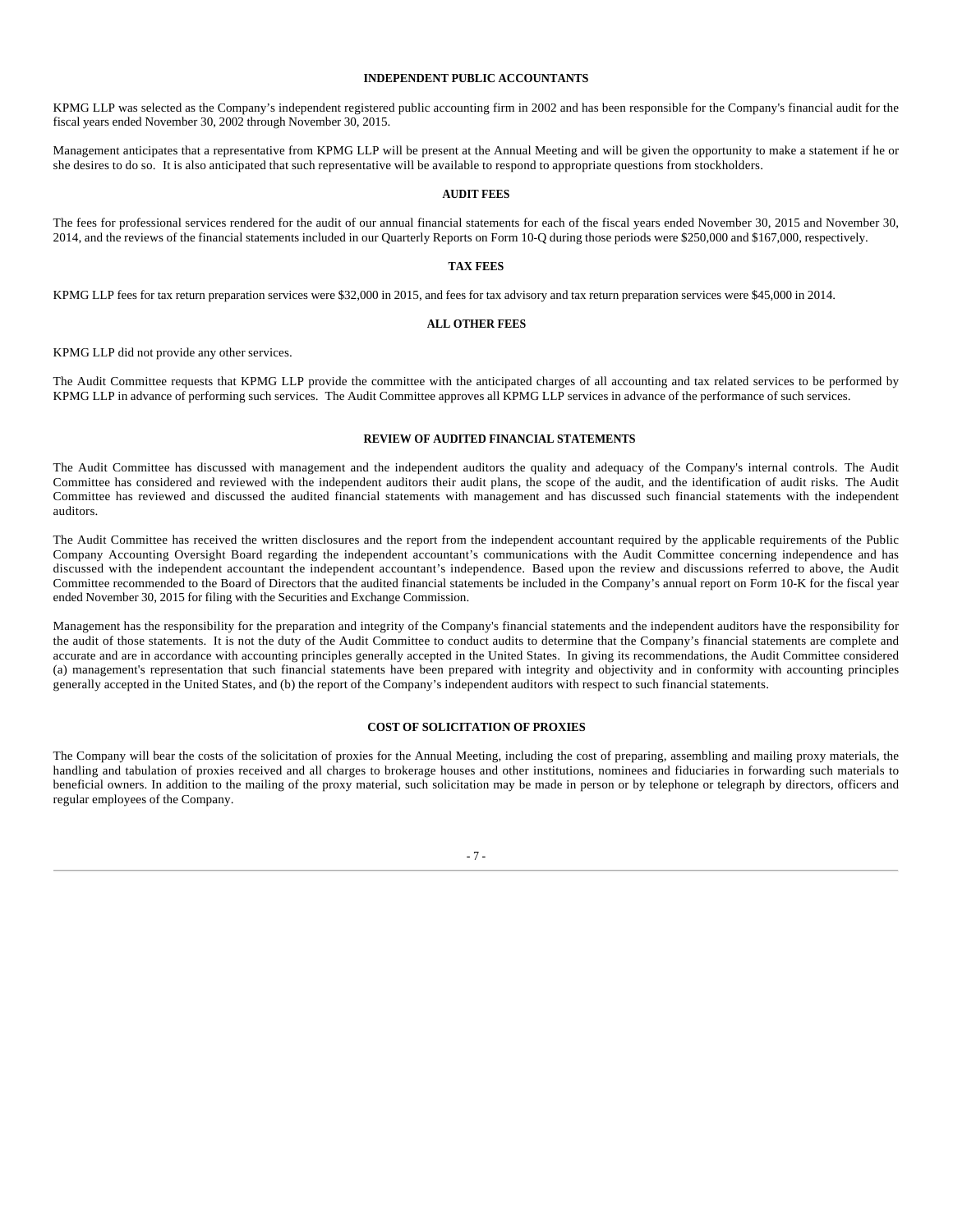# **STOCKHOLDERS PROPOSALS**

Any stockholder proposing to have any appropriate matter brought before the next Annual Meeting of Stockholders scheduled for March 2017 must submit such proposal in accordance with the proxy rules not more than 180 days and not less than 120 days before the date of the meeting. Such proposal should be sent to Richard Hoesterey, Secretary, P. 0. Box 469017, Garland, Texas 75046.